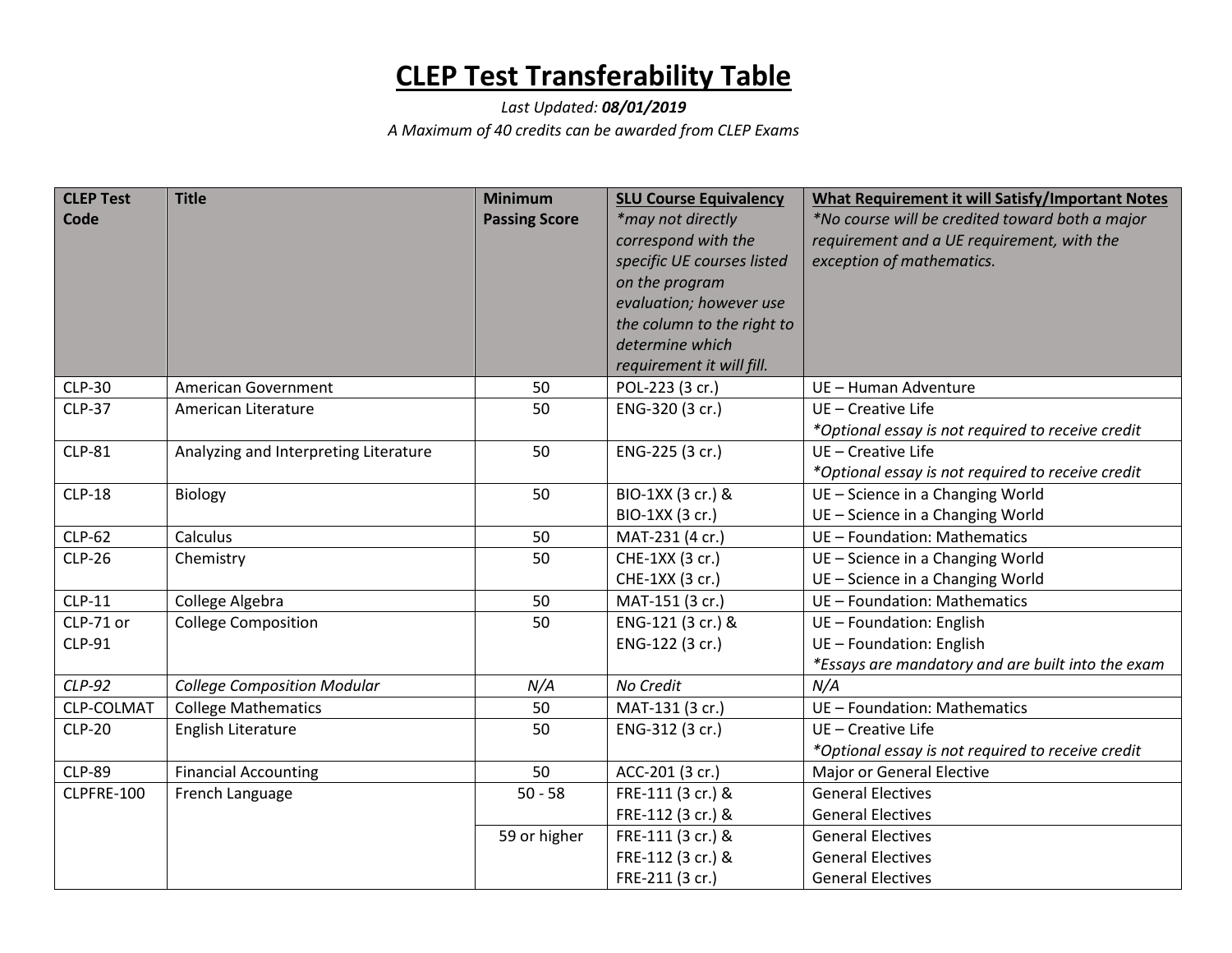| <b>CLP-75</b> | German Language                        | $50 - 59$            | GER-111 (3 cr.) &   | <b>General Electives</b>           |
|---------------|----------------------------------------|----------------------|---------------------|------------------------------------|
|               |                                        |                      | GER-112 (3 cr.) &   | <b>General Electives</b>           |
|               |                                        | 60 or higher         | GER-111 (3 cr.) &   | <b>General Electives</b>           |
|               |                                        |                      | GER-112 (3 cr.) &   | <b>General Electives</b>           |
|               |                                        |                      | GER-211 (3 cr.)     | <b>General Electives</b>           |
| <b>CLP-80</b> | History of the United States I:        | 50                   | HTY-121 (3 cr.)     | UE - Human Adventure               |
|               | Early Colonialization to 1865          |                      |                     |                                    |
| <b>CLP-79</b> | History of the United States II:       | 50                   | HTY-122 (3 cr.)     | UE - Human Adventure               |
|               | 1865 to the Present                    |                      |                     |                                    |
| $CLP-14$      | Human Growth and Development           | 50                   | EDU-226 (3 cr.)     | Major (EDU-226 EDU majors only)    |
|               |                                        |                      |                     | ** cannot be equivalent to PSY-325 |
| CLP-HUMAN     | Humanities                             | 50                   | HUM-1XX (3 cr.)     | UE - Creative Life                 |
| <b>CLP-68</b> | <b>Information Systems</b>             | 50                   | COM-1XX (3 cr.)     | <b>General Elective</b>            |
| <b>CLP-67</b> | Introduction to Educational Psychology | 50                   | PSY-423 (3 cr.)     | Major or General Elective          |
| <b>CLP-17</b> | <b>Introductory Business Law</b>       | 50                   | GBA-231 (3 cr.)     | Major or General Elective          |
| <b>CLP-70</b> | <b>Introductory Psychology</b>         | 50                   | PSY-161 (3 cr.)     | UE - Human Adventure               |
| CLP-31        | <b>Introductory Sociology</b>          | 50                   | SOC-121 (3 cr.)     | UE - Human Adventure               |
| CLP-02001     | <b>Natural Sciences</b>                | 50                   | BIO-1XX (3 cr.)     | UE - Science in a Changing World   |
|               |                                        |                      | ELE-1XX (3 cr.)     | <b>General Electives</b>           |
| <b>CLP-82</b> | Pre-calculus                           | 50                   | MAT-152 (3 cr.)     | UE - Foundation: Mathematics       |
| <b>CLP-72</b> | <b>Principles of Macroeconomics</b>    | 50                   | ECO-201 (3 cr.)     | Major or General Elective          |
| <b>CLP-74</b> | <b>Principles of Management</b>        | 50                   | MGT-301 (3 cr.)     | Major or General Elective          |
| <b>CLP-69</b> | <b>Principles of Marketing</b>         | 50                   | MKT-301 (3 cr.)     | Major or General Elective          |
| <b>CLP-73</b> | Principles of Microeconomics           | 50                   | ECO-202 (3 cr.)     | Major or General Elective          |
| $CLP-5$       | Social Sciences and History            | 50                   | POL-110HA (3 cr.) & | UE - Human Adventure               |
|               |                                        |                      | ELE-1XX (3 cr.)     | <b>General Electives</b>           |
| <b>CLP-77</b> | Spanish Language                       | $\overline{50} - 62$ | SPA-111 (3 cr.) &   | <b>General Electives</b>           |
|               |                                        |                      | SPA-112 (3 cr.)     | <b>General Electives</b>           |
|               |                                        | 63 or higher         | SPA-111 (3 cr.) &   | <b>General Electives</b>           |
|               |                                        |                      | SPA-112 (3 cr.) &   | <b>General Electives</b>           |
|               |                                        |                      | SPA-211 (3 cr.)     | <b>General Electives</b>           |
| CLP-          | Spanish with Writing                   | $50 - 64$            | SPA-111 (3 cr.) &   | <b>General Electives</b>           |
|               |                                        |                      | SPA-112 (3 cr.)     | <b>General Electives</b>           |
|               |                                        | 65 or higher         | SPA-111 (3 cr.) &   | <b>General Electives</b>           |
|               |                                        |                      | SPA-112 (3 cr.) &   | <b>General Electives</b>           |
|               |                                        |                      | SPA-211 (3 cr.)     | <b>General Electives</b>           |
|               |                                        |                      | SPA-212 (3 cr.)     | <b>General Electives</b>           |